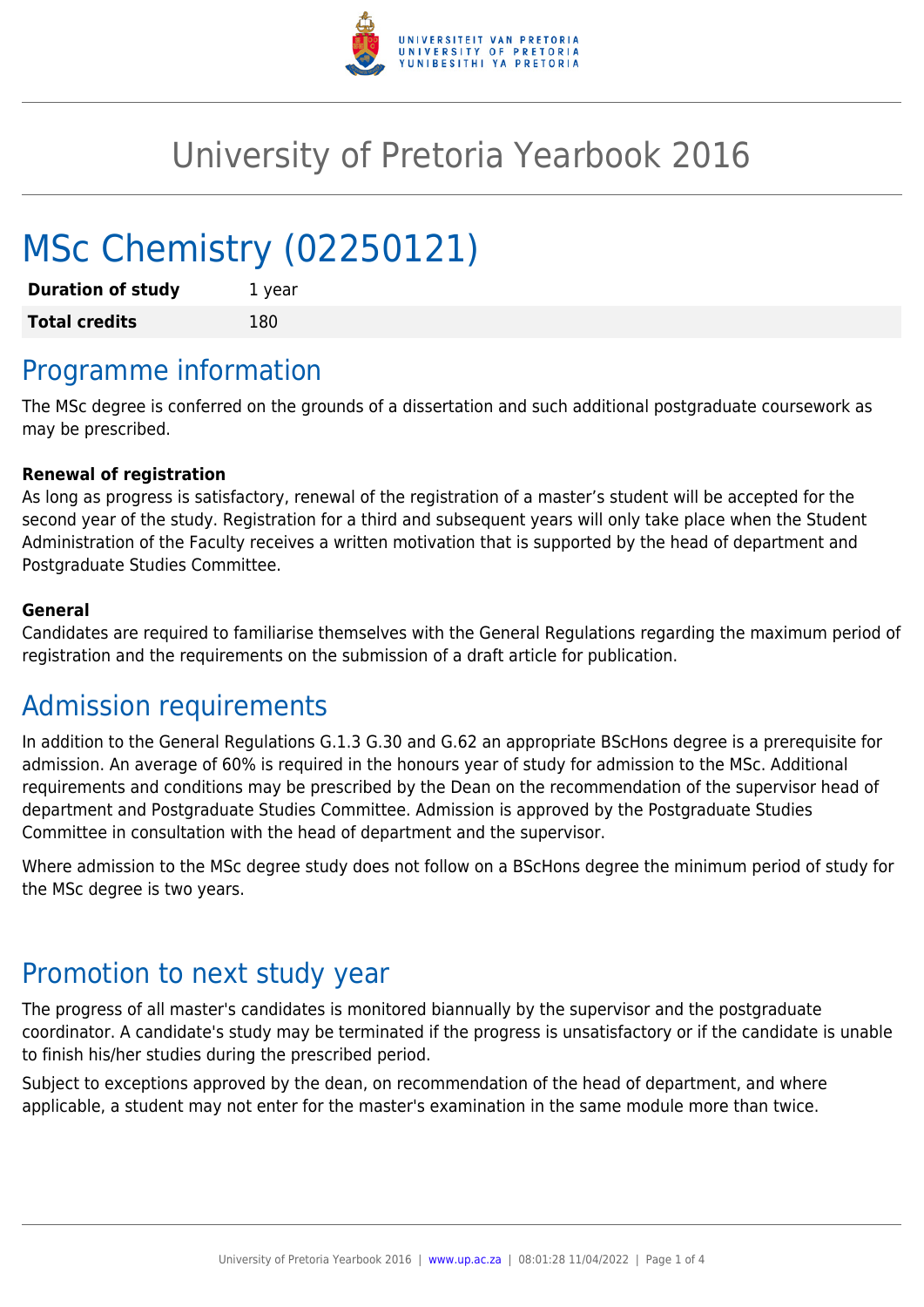

### Pass with distinction

The MSc degree is conferred with distinction to candidates who obtain a final average mark of at least 75% and a mark of at least 75% for the dissertation/mini-dissertation from each of the members of the examination panel. Where a member of the examination panel awards a mark of less than 75% for the dissertation/mini-dissertation, that member of the examination panel must offer, in writing, support for his/her decision, or indicate in writing that he/she supports the examination committee's decision to confer the degree with distinction.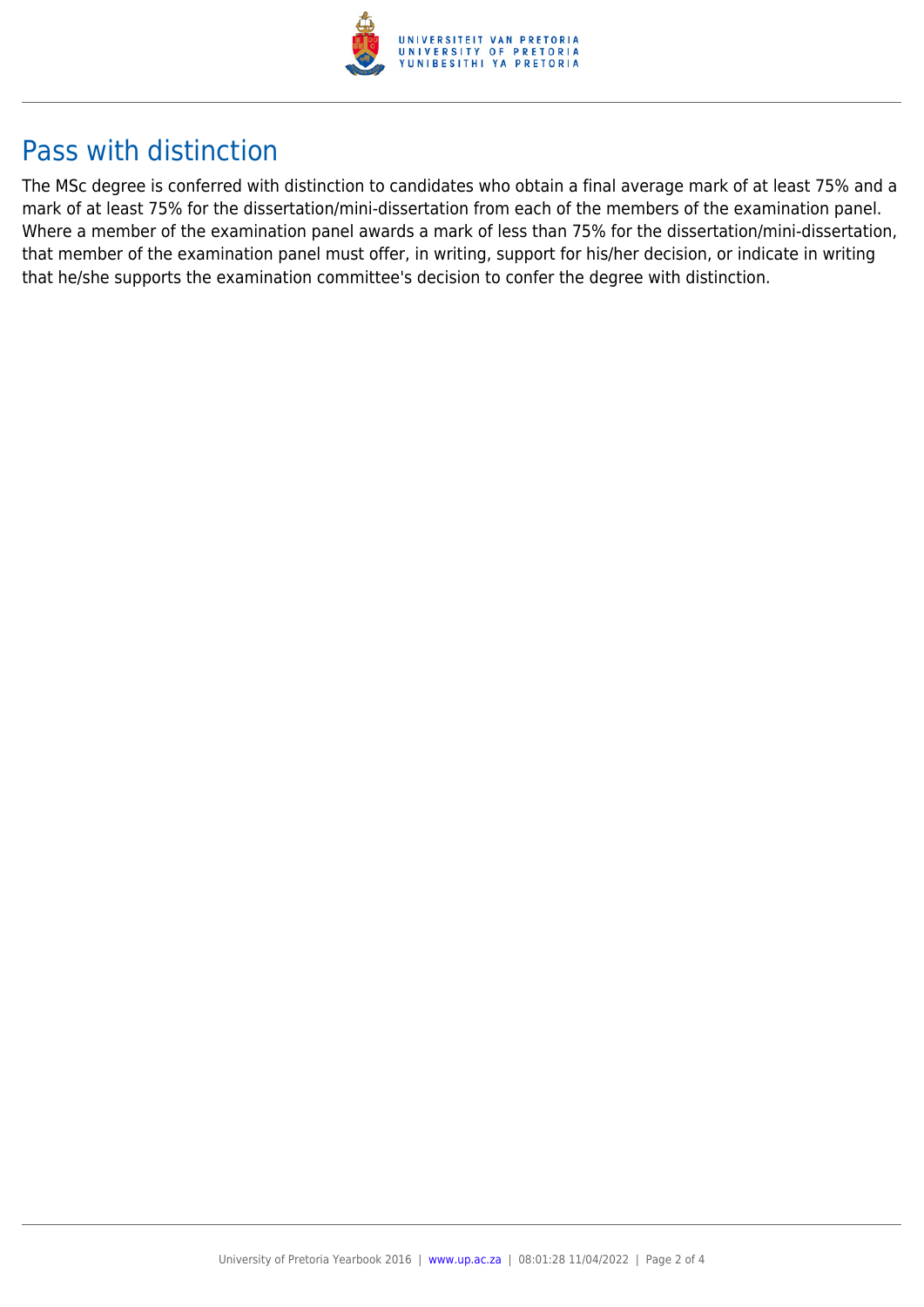

## Curriculum: Year 1

**Minimum credits: 180**

#### **Core modules**

[Dissertation: Chemistry 890](https://www.up.ac.za/yearbooks/2016/modules/view/CHM 890) (CHM 890) - Credits: 200.00